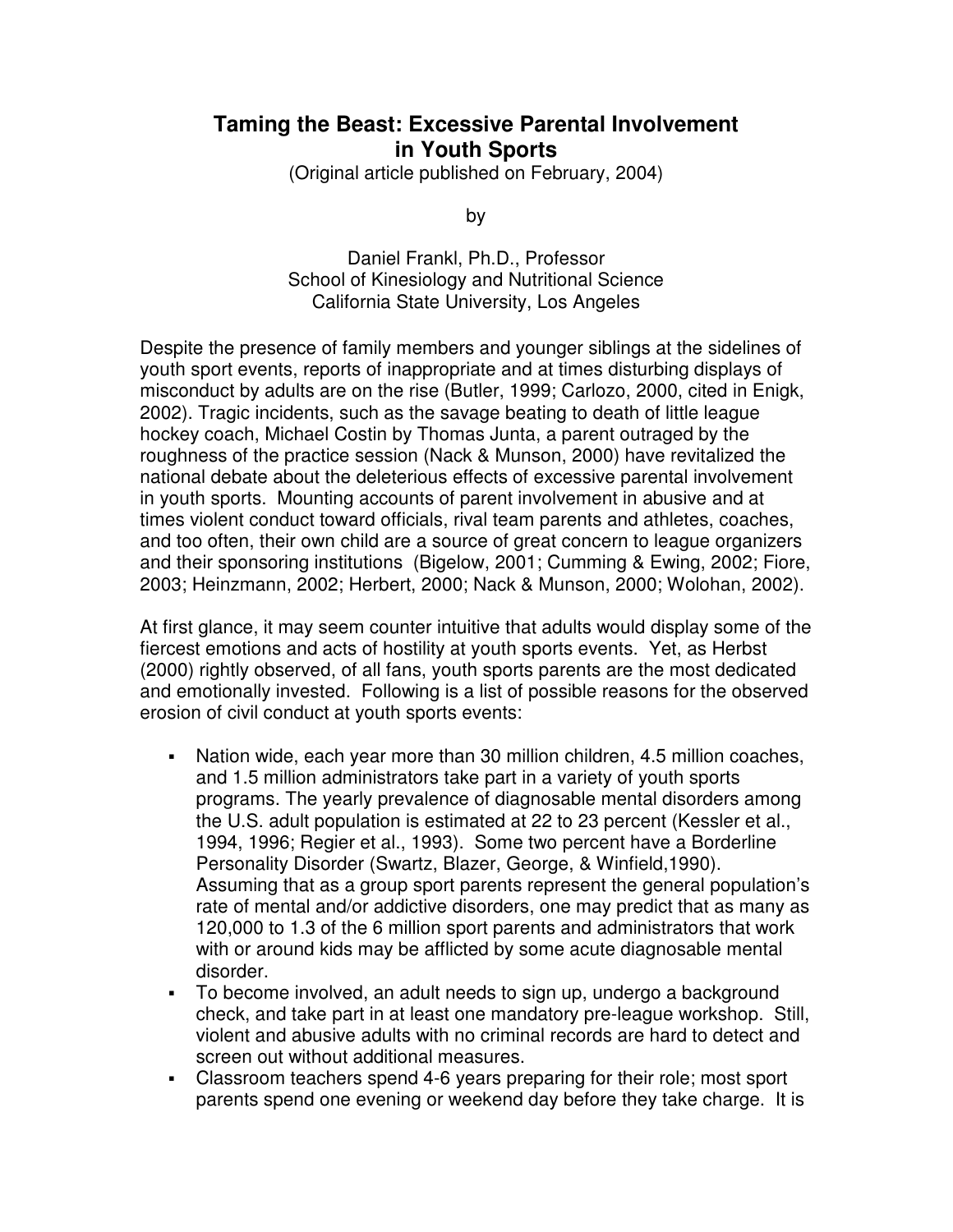little wonder that a majority of well-meaning sport parents possess little or no knowledge of the emotional, psychological, social and physical needs of the children under their leadership.

- A steady expansion coupled with high attrition rates makes it increasingly difficult to keep all involved on the same page. I have witnessed several heated encounters on the sidelines that could have easily been avoided had the coach, referee, or parent-spectator known and followed the simple rules.
- The dynamics of league expansion and change contribute to a growing gap between the "hard core" and the "new" sport parents. Activism rather than sensitivity to and understanding of children's needs, has the upper hand in the shaping of the direction some leagues chose to follow.
- Leagues that were started and run by well-intentioned adults turn over time into commercialized and highly competitive enterprises. In such environments, the spotlight tends to shift away from the kids as the drama of the "ego wars" between the adults in charge unfolds. A self-imposed pressure to win drives some coaches and the parents they serve to (1) engage in unethical and illegal recruiting (Frankl, 2002; Howe, 2002), (2) conduct excessive practices, (3) schedule too many games and tournaments, (4) emphasize early specialization, and (5) implement favoritism (Frankl, 2003).
- A growing number of parents that initially embraced the league experience with great enthusiasm are caught in the "trap" of emotional and financial over-involvement. Lee (1993) identified two types of "hard core" parents. The "excitable" (loud, dramatic, overly protective, and self-absorbed) and the "fanatical" (controlling, confrontational, hard to please, preoccupied with winning and losing) sport parent. Actions of fanatical parents are particularly disturbing since they tend to take overbearing control of their child's sport experience as their spouse and others helplessly watch the child's struggle with unreasonable expectations. While disruptive to the league experience, fanatic parents inflict the greatest damage onto their own family and child. Highly stressed, embarrassed and prejudiced as being a troublemaker, many children of intense sport parents end-up losing interest and eventually drop out of sports (Buzby, 2000; Engh, 1999; Feigley, 1984; Vallerand, Deci, & Ryan, 1987)

Youth sports programs and the many unique opportunities they present to tens of millions of children could not have existed if it were not for the hard work and the sacrifices made by millions of devoted parents. Cumming & Ewing (2002) point out, that parents should be encouraged to support and show interest in their child's sport pursuits, but they also caution sport parents to keep their involvement in a proper perspective. While no single writer has clearly identified the line that separates involved from over-involved sport parents, many have proposed steps that if closely followed greatly reduce one's risk of landing on the "wrong side of the tracks." (e.g., Abrams, 2002; Arland ,2002; Bach, 2002; Bigelow, Moroney, & Hall, 2001; Engh, 1999;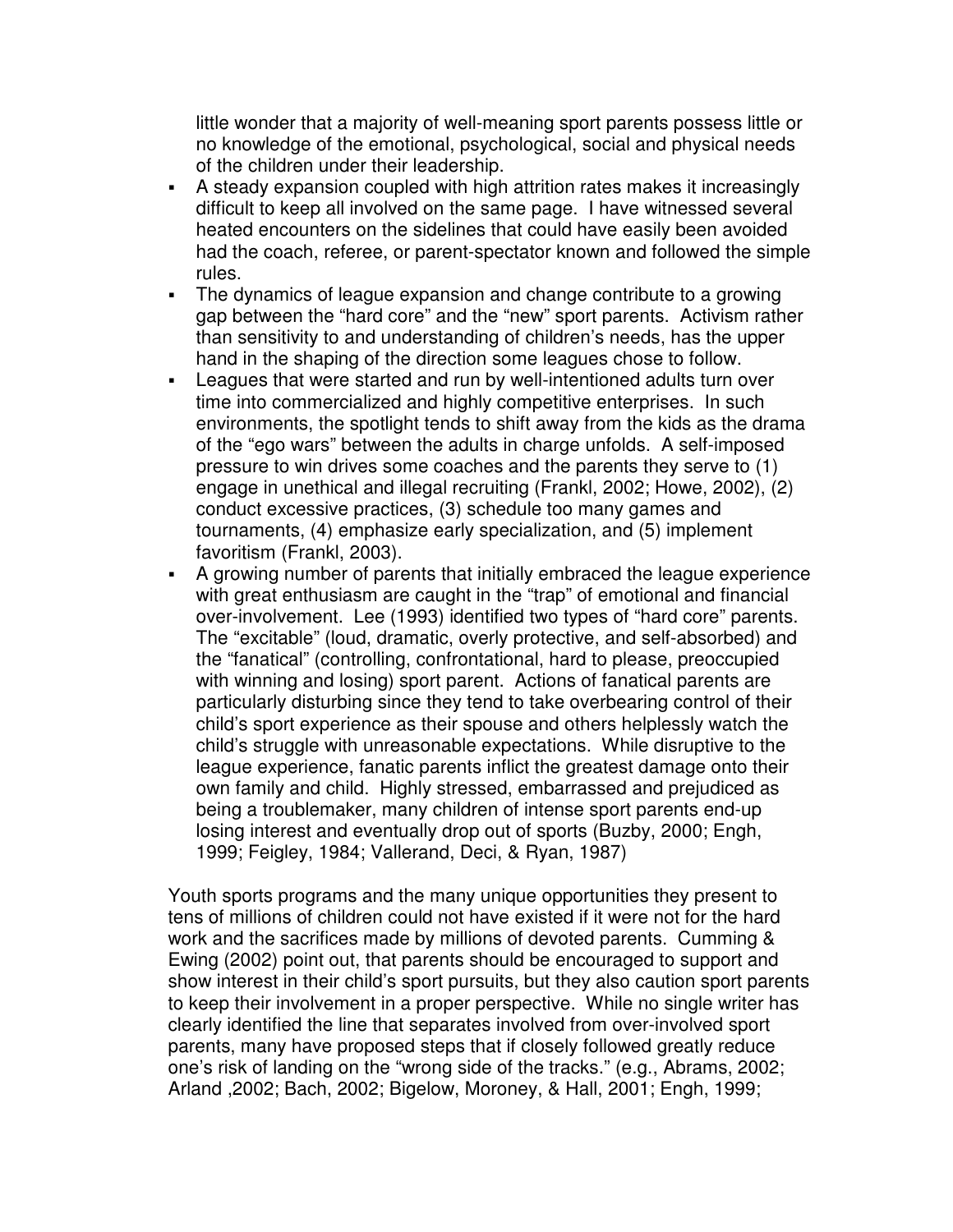Fiore, 2003; Frankl, 2002, 2003; Gano-Overway, 2001; Herbert , 2000; Huddleston, 2000; Kamm, 1998; Kanters, 2002; Kanters, & Tebbutt, 2001; Popke, 2000; Votano, 2000; Western Australia, Department of Sport and Recreation, 2002; Youth Incorporated, 2003).

Parenting in itself is a challenging task. The added burden of sport parenting may be overwhelming for many parents since as the level of competition increases one's control over the situation diminishes. The fact that a child's every move is in plain view and under constant scrutiny is yet another source of stress.

Al Rosen, a former major league baseball player, suggested the following questions as a reminder of the scope of parental responsibility and involvement in their child's sport:

• Can you carefully listen to your child and fully support her/his choice to participate or not to participate in youth sports?

• Can you entrust your child to the coach and take a back seat?

• Can you allow your child to act independently and assume responsibility for both success and failure?

• Can you keep losing as well as winning in perspective?

• Can you invest the time and effort to learn as much as possible about your child's sport?

• Can you set your expectations at a level commensurate with your child's cognitive and physical abilities without ever comparing her/him to others?

• Can you be your child's most devoted fan without ever turning into a fanatic?

Parents who cannot reply to all of the above questions with a resounding "yes" should not panic. No one is perfect. An honest answer to Al Rosen's questions will help parents develop an awareness of their motivations to become and stay involved in youth sports. The realization that a problem exists is the first step on the road to a positive sport experience.

A periodic review of Al Rosen's questions may greatly reduce the need for elaborate "Codes of Conduct," "Silence on the Sidelines Days," "Parent Conduct Enforcers," and severe sanctions and fines. Recent trends and events, however, reinforce the need to actively seek out the help of educators, and mental health professionals who are steeped in youth sports issues and are willing to serve as league and program mentors (Kamm, 1998). In addition, youth sport programs may greatly benefit form partnerships and close cooperation with local and national academic institutions and its expert faculty (Martinek & Parker, 2000). The scope and magnitude of the harmful effects of excessive parental involvement in youth sports may no longer be effectively addressed by untrained albeit well meaning volunteers.

"*Carrying the torch for less pressure and more perspective in youth programs may not be a popular position. Those who demand more games, more wins,*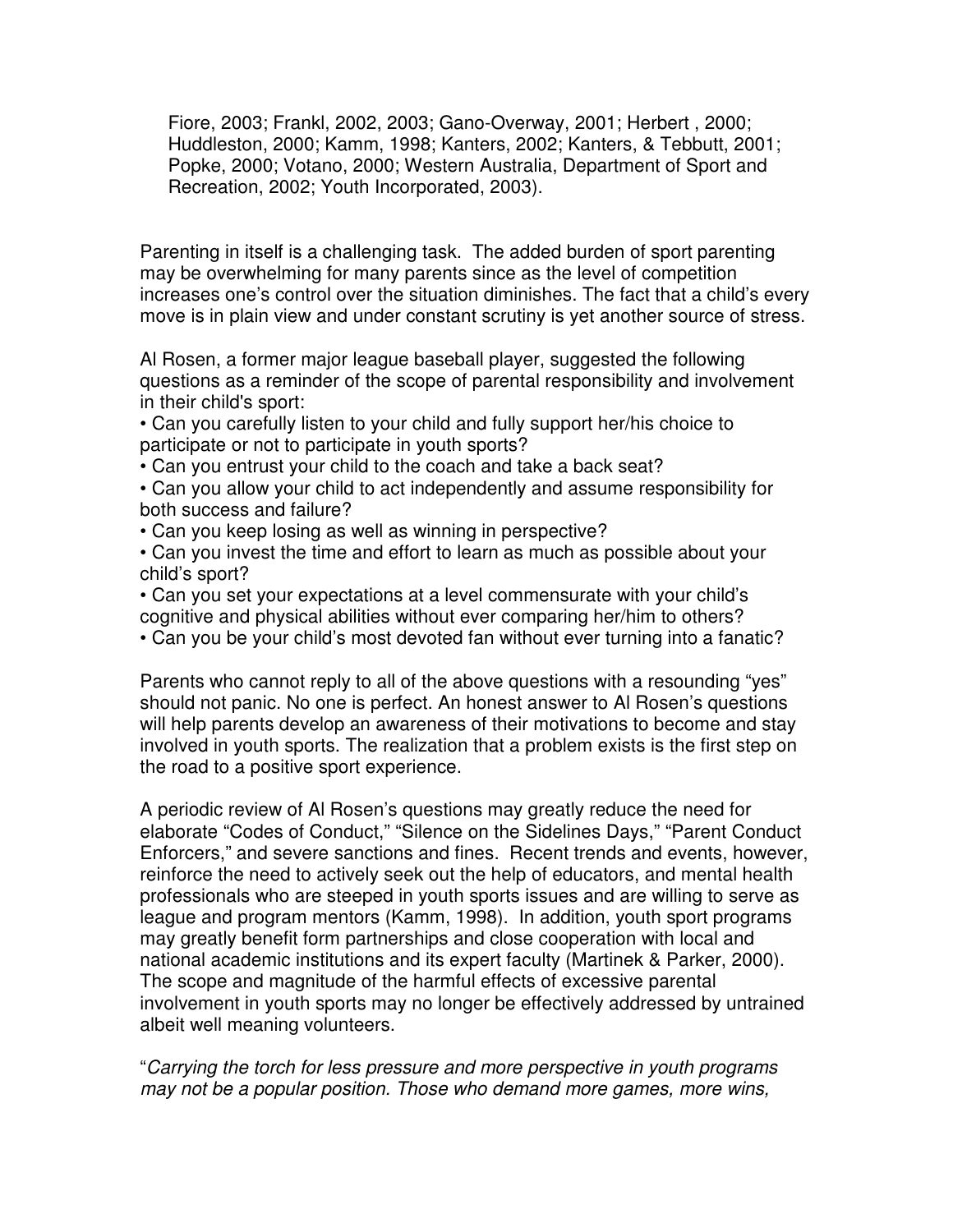*more trophies, more travel and more of everything can talk the loudest and sound convincing. It's up to all of us to have the courage to be just as passionate on the side of balance* (Wisconsin Interscholastic Athletic Association, 2003)."

## **References:**

Abrams, D.E. (2002). The challenge facing parents and coaches in youth sports: Assuring children fun and equal opportunity. *Villanova Sports and Entertainment Law Journal*, *8*(2), 253-292.

Arland, N. (2002, Mar/Apr). The problem with perfectionism. *Coaching Youth Sports*. Retrieved December 18, 2003, from https://www.courseware.vt.edu/users/rstratto/CYSarchive/ParentsMar02.html

Bach, G. (2002, October). Time out, for a change: A program that helps reduce violence in youth sports programs. *Parks and Recreation* (Ashburn, VA), *37*(10), 54-55.

Bigelow, B., Moroney, T., & Hall, L. (2001). *Just let the kids play: How to stop other adults from ruining your children's fun and success in youth sports*. Deefield Beach, FL: Health Communications.

Burnett, D.J. (1998, Nov/Dec). Attitude in youth sports: Parents set the tone. *Coaching Youth Sports*. Retrieved December 20, 2003, from https://www.courseware.vt.edu/users/rstratto/CYSarchive/ParentsNov98.html

Butler, J. (1999, August). Jon Butler. The Executive Director of Pop Warner football discusses the changing role of youth sports, the growth of his organization and its events, and the troubling attitudes of today's parents. *SportsTravel* (Marina-del-Rey, CA), *3*(8), 26-27.

Buzby, J.H. (2000, Jan/Feb). Taking the fun out of play. *Coaching Youth Sports*. Retrieved December 22, 2003, https://www.courseware.vt.edu/users/rstratto/CYSarchive/ParentsJan00.html

Coakley, J.J. (1992). Burnout among adolescent athletes: A personal failure or social problem? *Sociology of Sport Journal*, *9*, 271-285.

Crossman, J.E. (1986). Spectator behavior at minor league hockey games. *Perceptual and Motor Skills*, *63*, 803-812.

Cumming, S.P., & Ewing, M.E. (2002, Spring). Parental involvement in youth sports: The good, the bad and the ugly! *Spotlight on Youth Sports* (East-Lansing, MI) *26*(1), 1-5.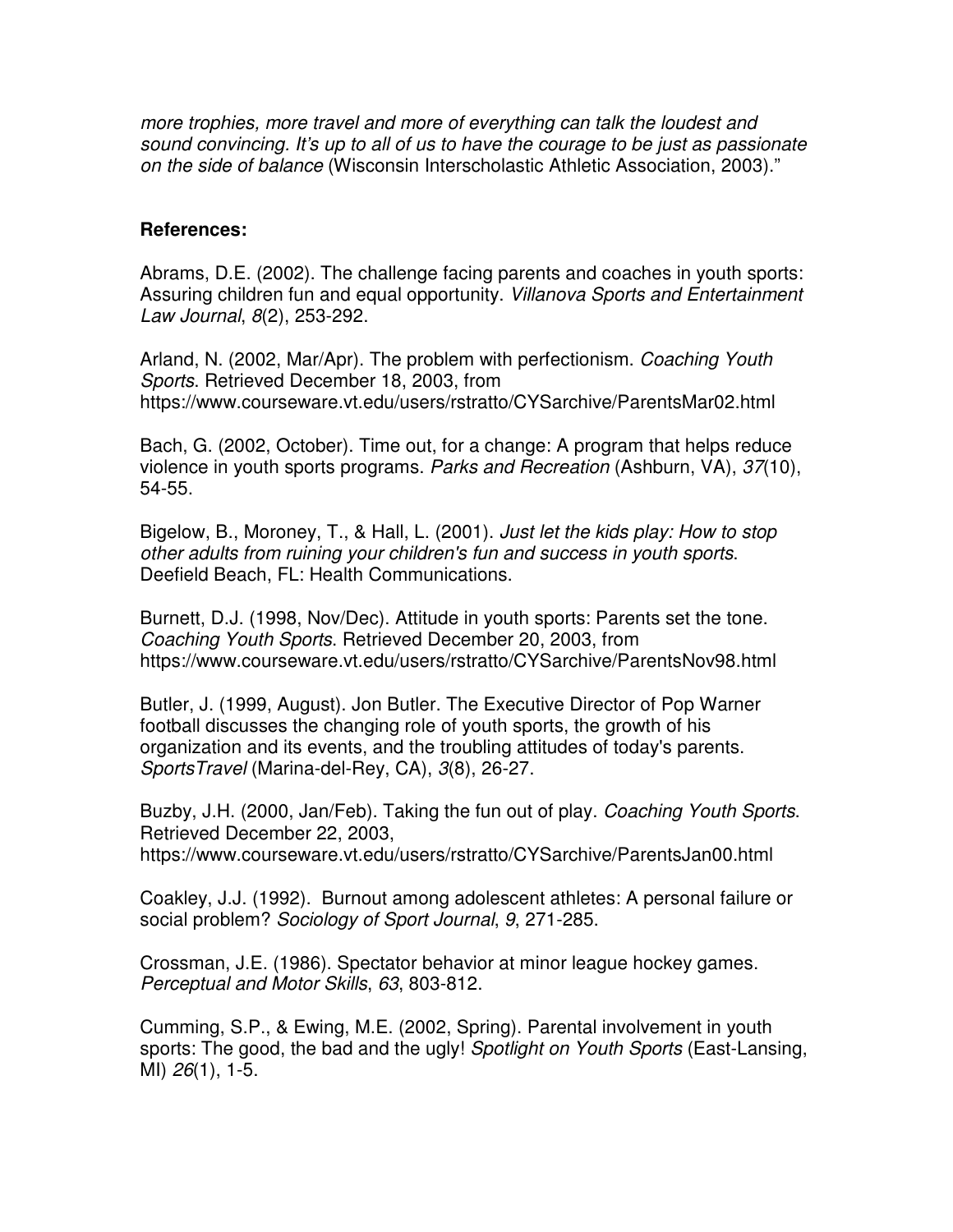Engh, F. (1999). *Why Johnny hates sports? Why organized youth sports are failing our children and what we can do about it: Putting the fun back in sports for boys and girls*. New York, NY: Avery.

Enigk, M.E. (2002). A study on the nature and frequency of adult comments at Little League baseball games. Eugene, OR, Microform Publications, University of Oregon, 1 microfiche (72 fr.) .

Faucette, N., & Osinski, A. (1987). Adult spectator verbal behavior during a Mustang League world series. *Journal of Applied Research in Coaching and Athletics*, *2*, 141-152.

Feigley, D.A. (1984). Psychological burnout in high-level athletes. *The Physician and Sportsmedicine*, *12*, 109-119.

Fiore, D. K. (2003). Parental rage and violence in youth sports: How can we prevent "Soccer Moms" and "Hockey Dads" from interfering in youth sports and causing games to end in fistfights rather than handshakes? *Villanova Sports and Entertainment Law Journal*, *10*(1), 103-129.

Frankl, D. (2003). Little League and varsity sports parenting. Kids First Soccer, Los Angeles, CA. Retrieved December 12, 2003, from http://www.kidsfirstsoccer.com/sport\_parent.htm

Frankl, D. (2002, January). Recruiting practices in youth sports: Who's winning? *SportaPolis* (Tremelo) 6. Retrieved December 12, 2003, from http://www.sports-media.org/Sportapolisnewsletter7.htm

Frenette, G. (1999). The parent trap. *American Football Coach: Youth Issue*, 65- 67.

Gano-Overway, L.A. (2001, Fall). Creating positive experiences for youths: What parents can do to help. *Spotlight on Youth Sports* (East Lansing, MI), *25*(3), 1-3.

Heinzmann, G.S. (2002, May). Parental violence in youth sports: Facts, myths and videotape. *Parks and Recreation* (Ashburn, VA), *37*(3), 66-75.

Hellstedt. J. C. (1995). Invisible players: A family systems model. In S.M. Murphy (Ed.), *Sport psychology interventions* (pp. 117-146). Champaign IL: Human Kinetics.

Herbert, D.L. (2000, June). Youth sports and parental violence: Is there a solution? *Sports, Parks and Recreation Law Reporter* (Canton, OH), *14*(1), 7-9.

Herbst, D. (2000, April). Child's play? Youth sports: It should be a piece of cake, right? *Referee* (Racine, WI), *25*(4), 32-36.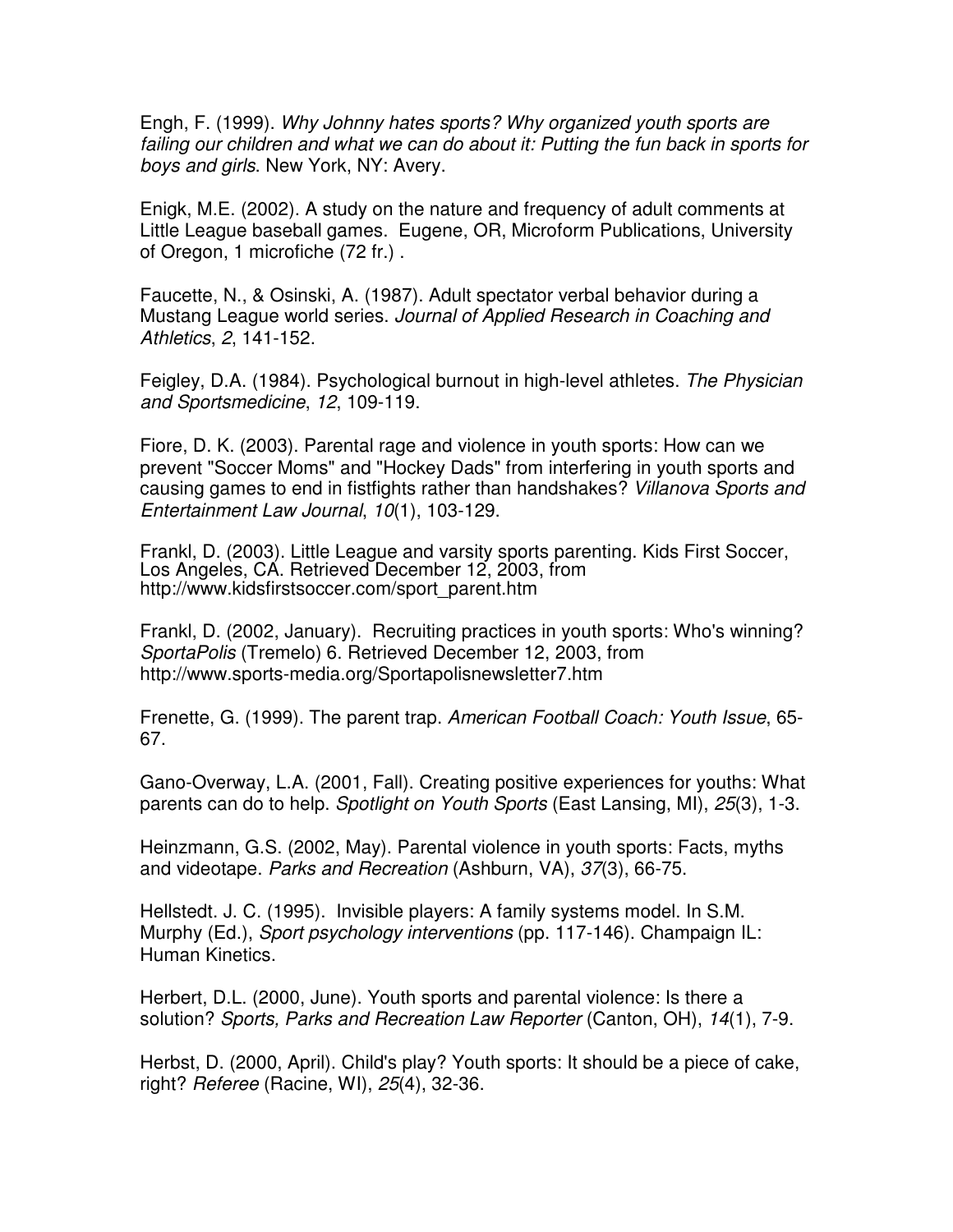Howe, B. (2002, June, 4). Club tryouts. *Down the Line* (8). Retrieved December 20, 2003, from http://www.down-the-line.com/index.php? newsLetterID=1&issueID=8&departmentID=15&articleID=108

Huddleston, E. (2000, December). It pays: Youth sports leagues introduce a mandatory behavior program for parents. *Athletic Business* (Madison, WI), *24*(12), 34, 36.

Huddleston, E. (2000, December). The trouble with youth sports: What the problems are and how to solve them. Athletic Business (Madison, WI), *24*(12), 2.

Kamm, R. L. (1998). A developmental and psychoeducational approach to reducing conflict and abuse in little league and youth sports: The sport psychiatrist's role. *Child and Adolescent Psychiatric Clinics of North America*, *7*(4), 891-918.

Kanters, M. (2002, December). Parents and youth sports. *Parks and Recreation* (Ashburn, VA), *37*(12), 20, 22-28.

Kanters, M.A., & Tebbutt, S. (2001, October). Fun first! Sports for kids: Working with parents to get the most out of youth sports. *Parks and Recreation* (Ashburn, VA), *36*(10), 72-79.

Kessler, R. C., Berglund, P. A., Zhao, S., Leaf, P. J., Kouzis, A. C., Bruce, M. L., Friedman, R. M., Grossier, R. C., Kennedy, C., Narrow, W. E., Kuehnel, T. G., Laska, E. M., Manderscheid, R. W., Rosenheck, R. A., Santoni, T. W., & Schneier, M. (1996). The 12-month prevalence and correlates of serious mental illness, In Manderscheid, R. W., & Sonnenschein, M. A. (Eds.), *Mental health, United States*, (DHHS Publication No. (SMA) 96- 3098, pp. 59–70). Washington, DC: U.S. Government Printing Office.

Kessler, R. C., McGonagle, K. A., Zhao, S., Nelson, C. B., Hughes, M., Eshleman, S., Wittchen, H. U., & Kendler, K. S. (1994). Lifetime and 12-month prevalence of DSM-III-R psychiatric disorders in the United States. Results from the National Comorbidity Survey. *Archives of General Psychiatry*, *51*, 8–19.

Lee, M. (1993). *Coaching children in sport*. New York, NY: Routledge.

Martinek, T., & Parker, M. (2000). Mentor programs. In D. Hellison (Ed.), *Youth development and physical activity: Linking universities and communities* (pp. 155-178). Champaign, IL: Human Kinetics.

Nack, W., & Munson, L. (2000, July 24). Out of control: This rising tide of violence and verbal abuse by adults at youth sports events reached its terrible peak this month when one hockey father killed another. *Sports Illustrated*, *93*(4), 86-94.